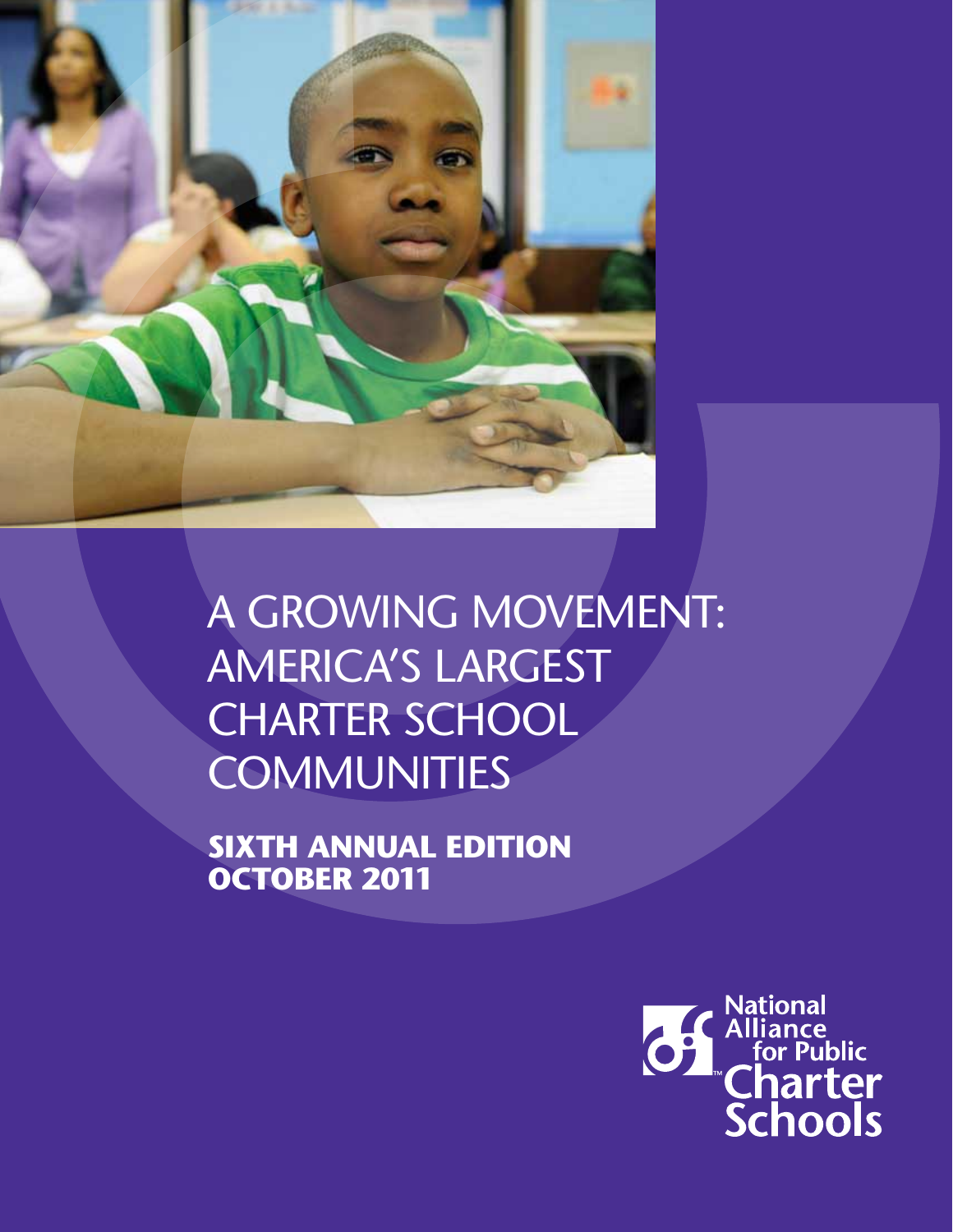

Public charter schools are a growing part of America's public education system. Nearly 20 years after the first charter school opened, charter schools provide significant public educational options for parents and students in an increasing number of communities. In the last two years alone, 19 states partially or entirely lifted their arbitrary caps on the number of charter schools, and Maine enacted a law in 2011 to permit charter schools to operate for the first time in its history. All these policy changes create the potential for even greater growth of public charter schools. And the growth in public charter school enrollment presented in this report shows that parent demand for school options continues.

Annually, the National Alliance for Public Charter Schools examines the growing student enrollment in public charter schools. This report describes which communities have the highest percentage and number of public school students enrolled in public charter schools. We know that in communities where families have a choice, they are increasingly choosing public charter schools over the traditional public schools

available to them. And in countless other communities, parents are clamoring for more high quality public options for their children. As a result, the public education landscape is shifting in many major cities.

Today, a record number of school districts—six—have at least 30 percent of their public school students enrolled in public charter schools. Charter schools in New Orleans enroll an astounding 70 percent of public school students. Additionally, 18 school districts have 20 percent or more of their public school students enrolled in charter schools, eleven more than when we first printed this report six years ago. Nearly 100 districts now have at least 10 percent of public school students in charter schools.

These numbers illustrate that charter enrollment growth remains strong. And with approximately 420,000 more students across the country hoping for an additional seat in a charter school, we expect these numbers to continue to rise.

**GROWTHE**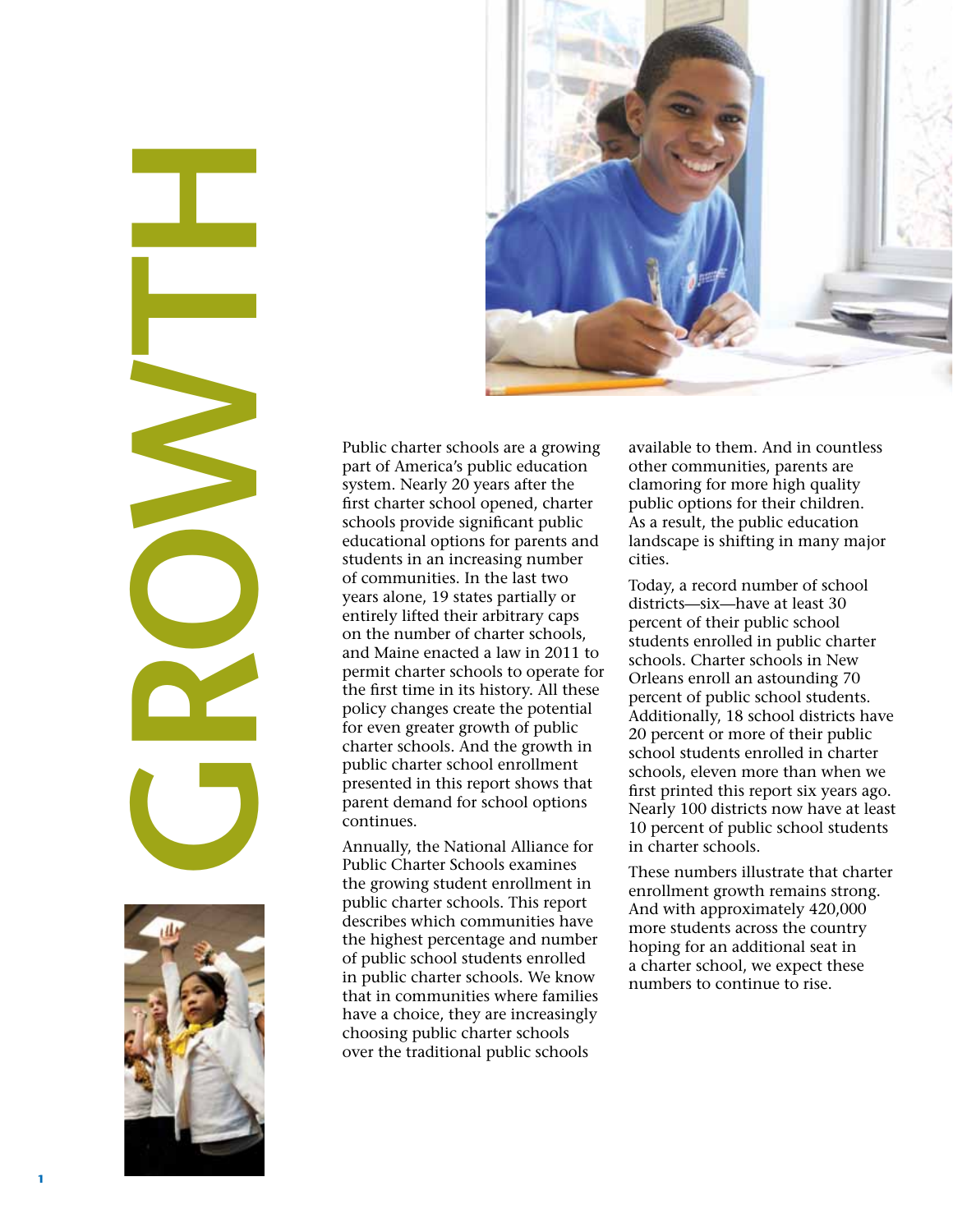#### **"Top 10" Districts Serving the Highest Percentage of Public Charter School Students**

For the sixth year in a row, the National Alliance for Public Charter Schools has gathered public school enrollment data to find the markets with the highest local proportions of students enrolled in public

charter schools. The market share table below shows the results for the 2010-2011 school year.

| Rank | <b>School District</b>                   | <b>State</b> | <b>Charter Market</b><br><b>Share</b> | <b>Charter</b><br><b>Enroll</b> | <b>Non-Charter</b><br>Enroll | <b>Total District</b><br><b>Enroll</b> | <b>Rank and Market Share in 2010</b> |
|------|------------------------------------------|--------------|---------------------------------------|---------------------------------|------------------------------|----------------------------------------|--------------------------------------|
|      | New Orleans Public School System         | LA           | <b>70%</b>                            | 27,728                          | 12,149                       | 39,877                                 | #1 and 61%                           |
| 2.   | District of Columbia Public Schools      | <b>DC</b>    | 39%                                   | 29,366                          | 45,630                       | 74,996                                 | #2 and 38%                           |
| 3.   | Detroit Public Schools                   | MI           | 37%                                   | 45,073                          | 75,264                       | 120,337                                | #3 and 33%                           |
| 4.   | Kansas City, Missouri School District    | <b>MO</b>    | 35%                                   | 9,312                           | 17,326                       | 26,638                                 | #4 and 32%                           |
| 5.   | Flint City School District               | MI           | 32%                                   | 5,008                           | 10,557                       | 15,565                                 | #6 and 28%                           |
| 6.   | <b>Gary Community School Corporation</b> | IN           | 30%                                   | 4,834                           | 11,161                       | 15,995                                 | #6 and 28%                           |
| 7.   | St. Louis Public Schools                 | <b>MO</b>    | 29%                                   | 10,406                          | 25,084                       | 35,490                                 | #7 and 27%                           |
| 8.   | <b>Dayton Public Schools</b>             | OH           | 27%                                   | 5,995                           | 16,256                       | 22,251                                 | #5 and 29%                           |
| 9.   | Youngstown City Schools                  | <b>OH</b>    | 24%                                   | 2,527                           | 8,128                        | 10,655                                 | Not in Top 10 <sup>ii</sup>          |
| 10.  | <b>Albany City School District</b>       | <b>NY</b>    | 23%                                   | 2,421                           | 8,228                        | 10,649                                 | #9 and 24%                           |
|      | Cleveland Metropolitan School District   | OH           | <b>23%</b>                            | 14,310                          | 46,818                       | 61,128                                 | Not in Top 10 and 21%                |
|      | <b>Toledo Public Schools</b>             | OH           | 23%                                   | 7,721                           | 26,488                       | 34,209                                 | Not in Top 10 and 22%                |

#### **"Top 10" Districts Serving the Highest Number of Public Charter School Students**

For the third year in a row, we include a top ten list of school districts by the number of public charter school students enrolled. The ten districts with the largest number of students in public charter schools represent 21.7 percent of the total public charter school population

nationwide—a total of 395,555 students out of roughly 1.8 million. Between the 2009-2010 and 2010-2011 school years, the top ten districts increased public charter school enrollment by over 42,000 students (growth of 12 percent).

| Rank | <b>School District</b>                | <b>State</b> | <b>Charter</b><br><b>Enroll</b> | Non-Charter<br>Enroll | <b>Total District</b><br>Enroll | <b>Charter Market</b><br><b>Share</b> | <b>Rank and Charter Enrollment</b><br>in 2010 |
|------|---------------------------------------|--------------|---------------------------------|-----------------------|---------------------------------|---------------------------------------|-----------------------------------------------|
|      | Los Angeles Unified School District   | CA           | 79.385                          | 588.824               | 668.209                         | 12%                                   | #1 and 66,809iii                              |
| 2.   | Detroit Public Schools                | MI           | 45,073                          | 75,264                | 120,337                         | 37%                                   | #2 and 45,036                                 |
| 3.   | The School District of Philadelphia   | PA           | 40.322                          | 166,272               | 206.594                         | 20%                                   | #4 and 33,916                                 |
| 4.   | New York City Department of Education | <b>NY</b>    | 38.743                          | 973,210               | 1.011.953                       | 4%                                    | #7 and 30,049                                 |
| 5.   | Chicago Public Schools                | IL.          | 37.909                          | 365.069               | 402.978                         | 9%                                    | #5 and 33,711                                 |
| 6.   | Houston Independent School District   | <b>TX</b>    | 37.499                          | 188,553               | 226,052                         | 17%                                   | #3 and 34,567                                 |
| 7.   | Miami-Dade County Public Schools      | FL           | 35.380                          | 312.026               | 347.406                         | 10%                                   | #6 and 30,859                                 |
| 8.   | District of Columbia Public Schools   | DC           | 29,366                          | 45,630                | 74.996                          | 39%                                   | #8 and 27,660                                 |
| 9.   | New Orleans Public School System      | LA           | 27.728                          | 12.149                | 39.877                          | 70%                                   | #9 and 22,481                                 |
| 10.  | <b>Broward County Public Schools</b>  | <b>FL</b>    | 24,150                          | 232.981               | 257.131                         | 9%                                    | #10 and 21,603                                |

#### **"TOP 10" DISTRICTS WITH THE HIGHEST GROWTH OF PUBLIC CHARTER SCHOOL STUDENTS**

For the first time, we include a list of the top ten districts with the largest growth in the number of public charter students enrolled (this list was selected from the 50 districts with the most public charter school students enrolled; *see the districts in Appendix B*). The districts on this top ten list all had nearly 20 percent or more growth in the number of students attending public charter schools between the

2009-2010 and 2010-2011 school years. The growth among these districts is largely due to the opening of a significant number of new public charter schools. In two large districts, expanding enrollment in existing schools and 27 new public charter schools each resulted in 12,567 more students attending charter schools in Los Angeles and 8,694 more students attending charter schools in New York City.

| Rank | <b>School District</b>                  | <b>State</b> | <b>Charter</b><br><b>Market Share</b> | 2009-2010<br><b>Charter Enroll</b> | 2010-2011<br><b>Charter Enroll</b> | <b>Increase in</b><br><b>Charter Enroll</b> | % Growth in<br><b>Charter Enroll</b> |
|------|-----------------------------------------|--------------|---------------------------------------|------------------------------------|------------------------------------|---------------------------------------------|--------------------------------------|
| ι.   | Orange County Public Schools            | FL           | 3%                                    | 4,207                              | 5,994                              | 1.787                                       | 42%                                  |
| 2.   | Memphis City Schools                    | <b>TN</b>    | 5%                                    | 3,822                              | 5,405                              | 1,583                                       | 41%                                  |
| 3.   | New York City Department of Education   | <b>NY</b>    | 4%                                    | 30,049                             | 38,743                             | 8,694                                       | 29%                                  |
| 4.   | Mesa Public Schools                     | AZ           | 16%                                   | 9,877                              | 12,574                             | 2,697                                       | 27%                                  |
| 5.   | <b>Baltimore City Public Schools</b>    | <b>MD</b>    | 13%                                   | 8,472                              | 10,704                             | 2,232                                       | 26%                                  |
| 6.   | New Orleans Public Schools              | LA           | 70%                                   | 22,481                             | 27,728                             | 5,247                                       | 23%                                  |
| 7.   | Alpine School District                  | UT           | 9%                                    | 5,495                              | 6,711                              | 1,216                                       | 22%                                  |
| 8.   | San Antonio Independent School District | <b>TX</b>    | 21%                                   | 10,529                             | 12,730                             | 2,201                                       | 21%                                  |
| 9.   | Indianapolis Public Schools             | IN           | 22%                                   | 7,675                              | 9,238                              | 1,563                                       | 20%                                  |
| 10.  | Los Angeles Unified School District     | CA           | 12%                                   | 66,809                             | 79,385                             | 12,567                                      | 19%                                  |
|      | The School District of Philadelphia     | PA           | 20%                                   | 33,916                             | 40,322                             | 6,406                                       | 19%                                  |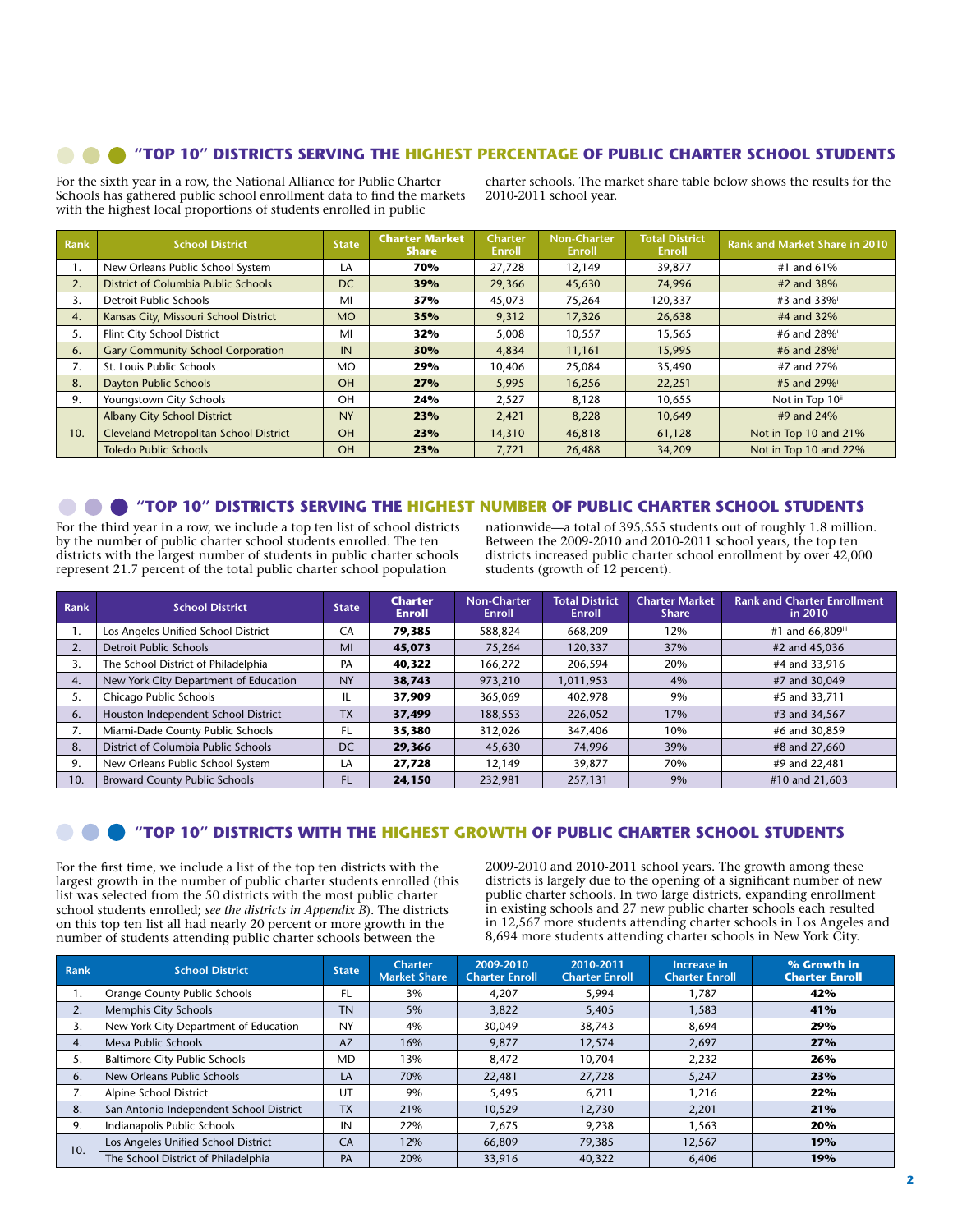### **A Closer Look**

#### **New Orleans Remains Number One in Market Share Percentage**

Public charter schools have changed the landscape of public education in post-Hurricane Katrina New Orleans. An astounding 70 percent of public school students in New Orleans attended public charter schools in the 2010- 2011 school year. Not only are charters in New Orleans serving a higher percentage of public school students than anywhere else in the nation, they are also the highest performing sector of public schools in the city. More importantly, the city's public schools as a whole continue to outperform the pre-Katrina systemiv.

#### **Six School Districts Reach at Least 30 Percent Market Share**

This year, Flint City School District (32 percent) and Gary Community School Corporation (30 percent) join New Orleans (70 percent),

Washington, D.C. (39 percent), Detroit (37 percent), and Kansas City, Mo. (35 percent) with at least 30 percent of public school students enrolled in public charter schools.

#### **Eighteen School Districts Are Now at 20 Percent or More**

When we first compiled this report in 2005, a market share of 20 percent would land a community in the fourth highest position. For the third year in a row, such a concentration does not break into the top ten. The number of communities with at least a 20 percent market share has steadily climbed from six in 2005- 2006 to eight in 2006-2007, 12 in 2007-2008, 14 in 2008-2009,16 in 2009-2010, and 18 in 2010-2011—with several more districts likely to pass this threshold in the 2011-2012 school year. There are now 96 school districts with at least a 10 percent market share *(see Appendix A)*.

#### **School Districts with at Least 10 PERCENT Market Share, 2010-2011**

| Rank           | <b>School District</b>                   | <b>State</b>   | Charter<br><b>Market Share</b> | <b>Charter</b><br><b>Enrollment</b> | <b>Non-Charter</b><br><b>Enrollment</b> | <b>Total District</b><br><b>Enrollment</b> |
|----------------|------------------------------------------|----------------|--------------------------------|-------------------------------------|-----------------------------------------|--------------------------------------------|
| 1              | New Orleans Public Schools               | LA             | 70%                            | 27,728                              | 12,149                                  | 39,877                                     |
| $\overline{2}$ | District Of Columbia Public Schools      | DC             | 39%                            | 29,366                              | 45,630                                  | 74,996                                     |
| 3              | Detroit City School District             | MI             | 37%                            | 45,073                              | 75,264                                  | 120,337                                    |
| $\overline{4}$ | Kansas City, Missouri School District    | <b>MO</b>      | 35%                            | 9,312                               | 17,326                                  | 26,638                                     |
| 5              | Flint City School District               | MI             | 32%                            | 5,008                               | 10,557                                  | 15,565                                     |
| 6              | <b>Gary Community School Corporation</b> | IN             | 30%                            | 4,834                               | 11,161                                  | 15,995                                     |
| 7              | Saint Louis Public Schools               | <b>MO</b>      | 29%                            | 10,406                              | 25,084                                  | 35,490                                     |
| 8              | Davton Public Schools                    | OH             | 27%                            | 5,995                               | 16,256                                  | 22,251                                     |
| 9              | Youngstown City Schools                  | OH             | 24%                            | 2,527                               | 8,128                                   | 10,655                                     |
| 10             | Albany City School District              | <b>NY</b>      | 23%                            | 2,421                               | 8,228                                   | 10,649                                     |
|                | Cleveland Metropolitan School District   | OH             | 23%                            | 14,310                              | 46,818                                  | 61,128                                     |
|                | <b>Toledo Public Schools</b>             | OH             | 23%                            | 7,721                               | 26,488                                  | 34,209                                     |
| 11             | Adams County School District 50          | CO             | 22%                            | 2,770                               | 9,678                                   | 12,448                                     |
|                | Indianapolis Public Schools              | IN             | 22%                            | 9,238                               | 33,080                                  | 42,318                                     |
| 12             | San Antonio Independent School District  | <b>TX</b>      | 21%                            | 12,730                              | 46,782                                  | 59,512                                     |
| 13             | Columbus City School District            | OH             | 20%                            | 13,028                              | 52,102                                  | 65,129                                     |
|                | <b>Grand Rapids Public Schools</b>       | MI             | 20%                            | 4,376                               | 17,560                                  | 21,936                                     |
|                | The School District of Philadelphia      | PA             | 20%                            | 40,322                              | 166,272                                 | 206,594                                    |
| 14             | Brighton 27J School District             | CO             | 19%                            | 2,858                               | 12,205                                  | 15,063                                     |
|                | Grossmont Union High School District     | CA             | 19%                            | 4,694                               | 19,400                                  | 24,094                                     |
|                | Milwaukee Public Schools                 | WI             | 19%                            | 16,798                              | 70,582                                  | 87,380                                     |
|                | Phoenix Union High School District       | AZ             | 19%                            | 5,622                               | 24,009                                  | 29,631                                     |
|                | Roosevelt School District 66             | AZ             | 19%                            | 2,393                               | 10,482                                  | 12,875                                     |
|                | Trenton Public School District           | N              | 19%                            | 2,121                               | 8,797                                   | 10,918                                     |
| 15             | <b>Buffalo City Schools</b>              | <b>NY</b>      | 18%                            | 6,986                               | 31,590                                  | 38,576                                     |
|                | Duncanville Independent School District  | <b>TX</b>      | 18%                            | 2,895                               | 12,902                                  | 15,797                                     |
|                | Falcon School District 49                | CO             | 18%                            | 2,706                               | 12,002                                  | 14,708                                     |
|                | Minneapolis Public Schools               | <b>MN</b>      | 18%                            | 7,761                               | 34,336                                  | 42,097                                     |
|                | Saint Paul Public Schools                | <b>MN</b>      | 18%                            | 8,507                               | 37,859                                  | 46,366                                     |
|                | Tucson Unified School District           | AZ             | 18%                            | 11,414                              | 53,730                                  | 65,144                                     |
| 16             | Camden City Public Schools               | <b>NJ</b>      | 17%                            | 2,799                               | 13,796                                  | 16,595                                     |
|                | Chula Vista Elementary School District   | CA             | 17%                            | 4,733                               | 22,981                                  | 27,714                                     |
|                | Houston Independent School District      | <b>TX</b>      | 17%                            | 37,499                              | 188,553                                 | 226,052                                    |
|                | Oakland Unified School District          | CA             | 17%                            | 7,894                               | 38,581                                  | 46,475                                     |
| 17             | Cincinnati Public Schools                | OH             | 16%                            | 6,642                               | 34,742                                  | 41,384                                     |
|                | Flagstaff Unified School District        | <b>AZ</b>      | 16%                            | 1,969                               | 10,250                                  | 12,219                                     |
|                | Harrison School District 2               | CO             | 16%                            | 1,816                               | 9,636                                   | 11,452                                     |
|                | Mesa Public Schools                      | AZ             | 16%                            | 12,574                              | 66,144                                  | 78,718                                     |
|                | Newark Public Schools                    | N <sub>l</sub> | 16%                            | 6,281                               | 33,253                                  | 39,534                                     |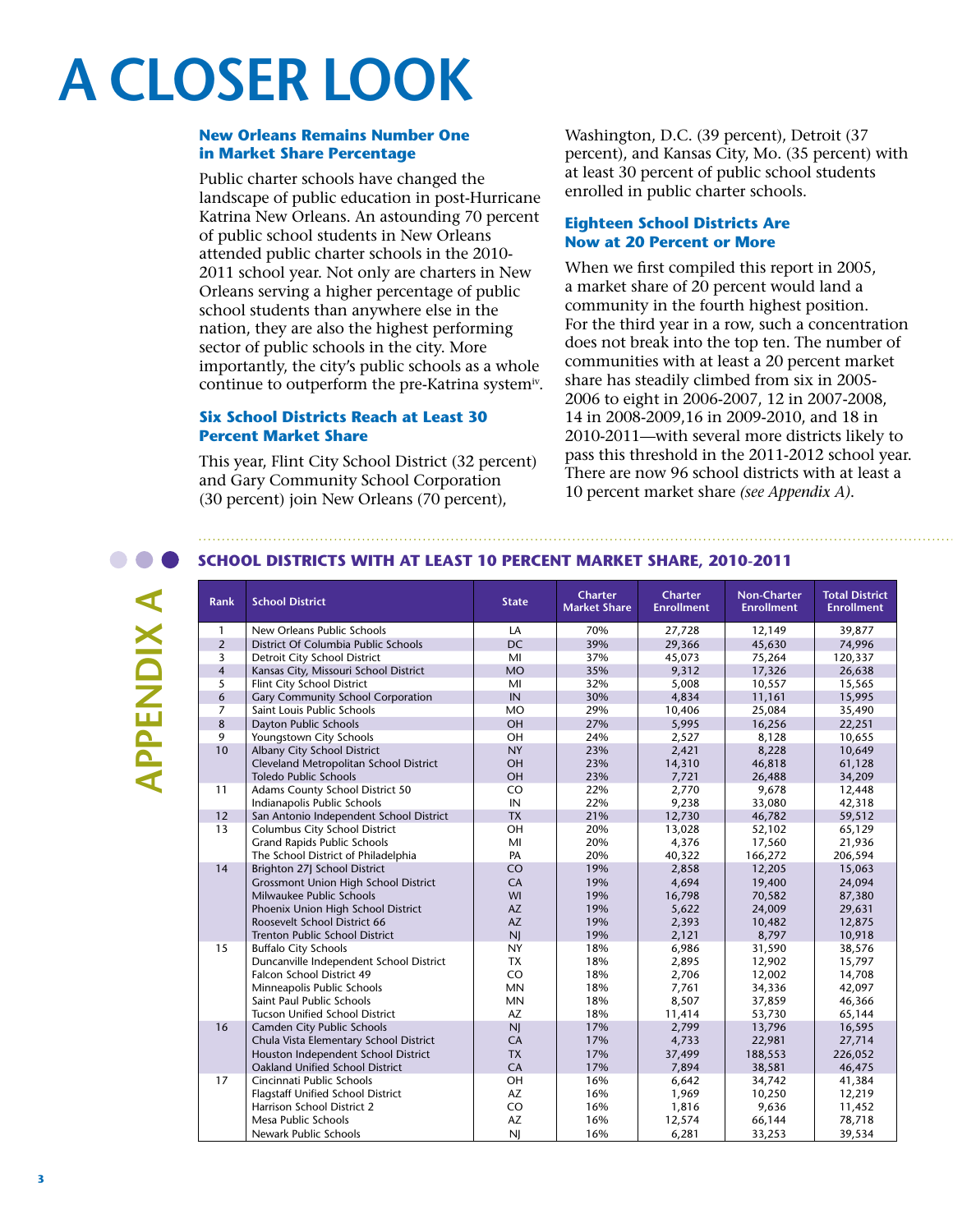#### **The Floor for the "Top 10" Market Share List Holds Steady at 23 Percent**

For the first three years that this report was assembled, the tenth highest market share percentage was less than 20 percent. For the second year in a row, the number 10 market share percentage is 23 percent.

#### **Los Angeles Again Tops the List in Number of Public Charter School Students**

More than 79,000 students attended public charter schools in the Los Angeles Unified School District during the 2010-2011 school year, the highest number for any school district in the country. To provide a sense of scale, the number of students enrolled in public charter schools in Los Angeles, alone, would place the LA charter schools in the top 45 of the 100 largest school districts in the United States<sup>v</sup>. Public charter schools in Los Angeles enrolled 12,576 more students in 2010-2011 than in

2009-2010. *(See Appendix B for a list of the top 50 school districts by the number of public charter school students.)*

#### **Strong Charter School Growth in Districts with Large Numbers of Public Charter School Students**

Among the 50 districts with the largest charter school student enrollment, 19 districts had growth in the number of students enrolled in public charters by 10 percent or more between the 2009-2010 and 2010-2011 school years. The two districts with the largest growth of over 40 percent, Orange County Public Schools, FL and Memphis City Schools, TN, each had a significant number of new public charter schools open in 2010-2011. Eight new schools opened in Orange County and seven opened in Memphis.

| Rank | <b>School District</b>                                                    | <b>State</b> | <b>Charter</b><br><b>Market Share</b> | <b>Charter</b><br><b>Enrollment</b> | <b>Non-Charter</b><br><b>Enrollment</b> | <b>Total District</b><br><b>Enrollment</b> |
|------|---------------------------------------------------------------------------|--------------|---------------------------------------|-------------------------------------|-----------------------------------------|--------------------------------------------|
| 18   | <b>Brandywine School District</b>                                         | <b>DE</b>    | 15%                                   | 1,809                               | 10,657                                  | 12,466                                     |
|      | Inglewood Unified School District                                         | CA           | 15%                                   | 2,343                               | 13,370                                  | 15,713                                     |
|      | Irving Independent School District                                        | <b>TX</b>    | 15%                                   | 6,192                               | 34,243                                  | 40,435                                     |
|      | Weld County School District 6                                             | CO           | 15%                                   | 2,867                               | 16,747                                  | 19,614                                     |
| 19   | Academy School District 20                                                | CO           | 14%                                   | 3,241                               | 19,878                                  | 23,119                                     |
|      | Deer Valley Unified School District                                       | AZ           | 14%                                   | 5,736                               | 35,510                                  | 41,246                                     |
|      | <b>Dysart Unified School District</b>                                     | AZ           | 14%                                   | 4,099                               | 24,811                                  | 28,910                                     |
|      | East Central Independent School District                                  | <b>TX</b>    | 14%                                   | 1,554                               | 9,618                                   | 11,172                                     |
|      | Lorain City School District                                               | OH           | 14%                                   | 1,379                               | 8,645                                   | 10,025                                     |
|      | Napa Valley Unified School District                                       | CA           | 14%                                   | 2,454                               | 15,523                                  | 17,977                                     |
| 20   | Amphitheater Public Schools                                               | AZ           | 13%                                   | 2,311                               | 14,857                                  | 17,168                                     |
|      | Appleton Area School District                                             | WI           | 13%                                   | 1,959                               | 13,235                                  | 15,194                                     |
|      | <b>Baltimore City Public Schools</b>                                      | <b>MD</b>    | 13%                                   | 10,704                              | 73,096                                  | 83,800                                     |
|      | <b>Duluth Public Schools</b>                                              | <b>MN</b>    | 13%<br>13%                            | 1,371                               | 9,114                                   | 10,485                                     |
|      | Lee County Public Schools                                                 | FL.<br>AZ    | 13%                                   | 10,640<br>1,582                     | 71,325                                  | 81,965<br>12,107                           |
|      | Litchfield Elementary School District #79<br>Oshkosh Area School District | WI           | 13%                                   |                                     | 10,525<br>8,842                         | 10,111                                     |
|      | Robbinsdale Area Schools                                                  | <b>MN</b>    | 13%                                   | 1,269<br>1,748                      | 12,036                                  | 13,784                                     |
|      | Vista Unified School District                                             | CA           | 13%                                   | 3,376                               | 22,415                                  | 25,791                                     |
| 21   | <b>Akron Public Schools</b>                                               | OH           | 12%                                   | 3,218                               | 24,531                                  | 27,748                                     |
|      | Alameda Unified School District                                           | CA           | 12%                                   | 1,280                               | 9,180                                   | 10,460                                     |
|      | Colorado Springs School District 11                                       | CO           | 12%                                   | 3,637                               | 27,349                                  | 30,986                                     |
|      | Dougherty County School System                                            | <b>GA</b>    | 12%                                   | 1,898                               | 14,008                                  | 15,906                                     |
|      | Lake County Schools                                                       | FL.          | 12%                                   | 4,739                               | 36,371                                  | 41,110                                     |
|      | Lansing Public School District                                            | MI           | 12%                                   | 1,763                               | 13,013                                  | 14,776                                     |
|      | Little Rock School District                                               | <b>AR</b>    | 12%                                   | 3,243                               | 23,730                                  | 26,973                                     |
|      | Los Angeles Unified School District                                       | CA           | 12%                                   | 79,385                              | 588,824                                 | 668,209                                    |
|      | Red Clay Consolidated School District                                     | DE           | 12%                                   | 2,208                               | 15,954                                  | 18,162                                     |
|      | West Chester Area School District                                         | PA           | 12%                                   | 1,687                               | 11,825                                  | 13,512                                     |
| 22   | Bethlehem Area School District                                            | PA           | 11%                                   | 1,782                               | 14,959                                  | 16,741                                     |
|      | Cartwright Elementary School District                                     | AZ           | 11%                                   | 2,301                               | 17,710                                  | 20,011                                     |
|      | <b>Colonial School District</b>                                           | <b>DE</b>    | 11%                                   | 1,238                               | 9,925                                   | 11,163                                     |
|      | Denver Public Schools                                                     | CO           | 11%                                   | 8,573                               | 69,744                                  | 78,317                                     |
|      | Nampa School District                                                     | ID           | 11%                                   | 1,809                               | 14,154                                  | 15,963                                     |
|      | Nebo School District                                                      | <b>UT</b>    | 11%                                   | 3,561                               | 29,137                                  | 32,698                                     |
|      | Oklahoma City Public Schools                                              | <b>OK</b>    | 11%                                   | 4,735                               | 38,629                                  | 43,364                                     |
|      | Polk County Public Schools                                                | FL.          | 11%                                   | 10,736                              | 84,442                                  | 95,178                                     |
|      | Port Huron Area School District                                           | MI           | 11%                                   | 1,225                               | 9,930                                   | 11,155                                     |
|      | Sanger Unified School District                                            | CA           | 11%                                   | 1,158                               | 9,594                                   | 10,752                                     |
|      | Santa Fe Public Schools                                                   | <b>NM</b>    | 11%                                   | 1,589                               | 12,661                                  | 14,250                                     |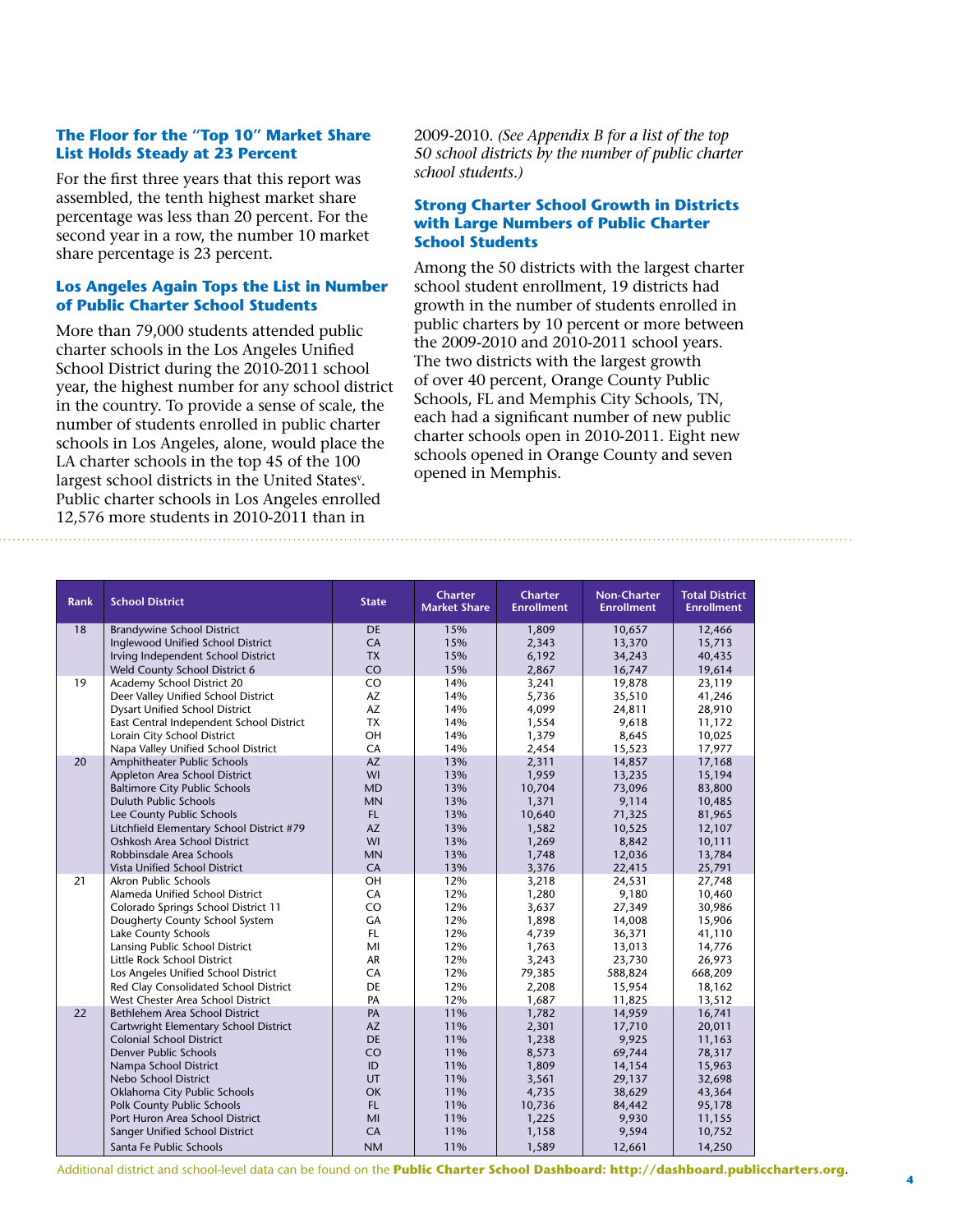## $\bullet$ **B Appendix**

### **Top 50 School Districts by Number of Charter School Students, 2010-2011**

| <b>Rank</b>    | <b>School District</b>                  | <b>State</b>    | <b>Charter</b><br><b>Enrollment</b> | <b>Non-Charter</b><br><b>Enrollment</b> | <b>Total District</b><br><b>Enrollment</b> | Charter<br><b>Market</b><br><b>Share</b> |
|----------------|-----------------------------------------|-----------------|-------------------------------------|-----------------------------------------|--------------------------------------------|------------------------------------------|
| $\mathbf{1}$   | Los Angeles Unified School District     | CA              | 79,385                              | 588,824                                 | 668,209                                    | 12%                                      |
| $\overline{2}$ | Detroit City School District            | MI              | 45,073                              | 75,264                                  | 120,337                                    | 37%                                      |
| 3              | The School District of Philadelphia     | PA              | 40,322                              | 166,272                                 | 206,594                                    | 20%                                      |
| $\overline{4}$ | New York City Department of Education   | <b>NY</b>       | 38,743                              | 973,210                                 | 1,011,953                                  | 4%                                       |
| 5              | Chicago Public Schools                  | IL              | 37,909                              | 365,069                                 | 402.978                                    | 9%                                       |
| 6              | Houston Independent School District     | <b>TX</b>       | 37,499                              | 188,553                                 | 226,052                                    | 17%                                      |
| $\overline{7}$ | Miami-Dade County Public Schools        | FL              | 35,380                              | 312,026                                 | 347,406                                    | 10%                                      |
| 8              | District Of Columbia Public Schools     | DC              | 29,366                              | 45,630                                  | 74,996                                     | 39%                                      |
| 9              | New Orleans Public Schools              | LA              | 27,728                              | 12,149                                  | 39,877                                     | 70%                                      |
| 10             | <b>Broward County Public Schools</b>    | FL              | 24,150                              | 232,981                                 | 257,131                                    | 9%                                       |
| 11             | Milwaukee Public Schools                | WI              | 16,798                              | 70,582                                  | 87,380                                     | 19%                                      |
| 12             | Dallas Independent School District      | <b>TX</b>       | 15,522                              | 156,523                                 | 172,045                                    | 9%                                       |
| 13             | Cleveland Metropolitan School District  | OH              | 14,310                              | 46,818                                  | 61,128                                     | 23%                                      |
| 14             | Columbus City School District           | OH              | 13,028                              | 52,102                                  | 65,129                                     | 20%                                      |
| 15             | San Antonio Independent School District | <b>TX</b>       | 12,730                              | 46,782                                  | 59,512                                     | 21%                                      |
| 16             | Mesa Public Schools                     | <b>AZ</b>       | 12,574                              | 66,144                                  | 78,718                                     | 16%                                      |
| 17             | San Diego Unified School District       | CA              | 12,423                              | 119,010                                 | 131,433                                    | 9%                                       |
| 18             | <b>Tucson Unified School District</b>   | <b>AZ</b>       | 11,414                              | 53,730                                  | 65,144                                     | 18%                                      |
| 19             | Polk County Public Schools              | FL.             | 10,736                              | 84,442                                  | 95,178                                     | 11%                                      |
| 20             | <b>Baltimore City Public Schools</b>    | <b>MD</b>       | 10,704                              | 73,096                                  | 83,800                                     | 13%                                      |
| 21             | Lee County Public Schools               | FL.             | 10,640                              | 71,325                                  | 81,965                                     | 13%                                      |
| 22             | Saint Louis Public Schools              | <b>MO</b>       | 10,406                              | 25,084                                  | 35,490                                     | 29%                                      |
| 23             | <b>Fulton County Schools</b>            | GA              | 9,437                               | 82,800                                  | 92,237                                     | 10%                                      |
| 24             | Kansas City, Missouri School District   | <b>MO</b>       | 9,312                               | 17,326                                  | 26,638                                     | 35%                                      |
| 25             | Indianapolis Public Schools             | IN              | 9,238                               | 33,080                                  | 42,318                                     | 22%                                      |
| 26             | School District Of Palm Beach County    | FL              | 8,822                               | 165,837                                 | 174,659                                    | 5%                                       |
| 27             | Denver Public Schools                   | CO              | 8,573                               | 69,744                                  | 78,317                                     | 11%                                      |
| 28             | Albuquerque Public Schools              | <b>NM</b>       | 8,559                               | 89,074                                  | 97,633                                     | 9%                                       |
| 29             | Saint Paul Public Schools               | <b>MN</b>       | 8,507                               | 37,859                                  | 46,366                                     | 18%                                      |
| 30             | Hawaii Department Of Education          | H <sub>II</sub> | 8,289                               | 173,633                                 | 181,922                                    | 5%                                       |
| 31             | Oakland Unified School District         | CA              | 7,894                               | 38,581                                  | 46,475                                     | 17%                                      |
| 32             | Minneapolis Public Schools              | <b>MN</b>       | 7,761                               | 34,336                                  | 42,097                                     | 18%                                      |
| 33             | <b>Toledo Public Schools</b>            | OH              | 7,721                               | 26,488                                  | 34,209                                     | 23%                                      |
| 34             | <b>Buffalo City Schools</b>             | <b>NY</b>       | 6,986                               | 31,590                                  | 38,576                                     | 18%                                      |
| 35             | Alpine School District                  | UT              | 6,711                               | 66,045                                  | 72,756                                     | 9%                                       |
| 36             | Cincinnati Public Schools               | OH              | 6,642                               | 34,742                                  | 41,384                                     | 16%                                      |
| 37             | Newark Public Schools                   | ΝI              | 6,281                               | 33,253                                  | 39,534                                     | 16%                                      |
| 38             | Hillsborough County Public Schools      | FL.             | 6,207                               | 188,146                                 | 194,353                                    | 3%                                       |
| 39             | Irving Independent School District      | <b>TX</b>       | 6,192                               | 34,243                                  | 40,435                                     | 15%                                      |
| 40             | Dayton Public Schools                   | OH              | 5,995                               | 16,256                                  | 22,251                                     | 27%                                      |
| 41             | Orange County Public Schools            | FL              | 5,994                               | 169,992                                 | 175,986                                    | 3%                                       |
| 42             | Cobb County School District             | GA              | 5,986                               | 101,329                                 | 107,315                                    | 6%                                       |
| 43             | Dekalb County School System             | GA              | 5,947                               | 92,302                                  | 98,249                                     | 6%                                       |
| 44             | Jeffco Public Schools                   | CO              | 5,852                               | 80,078                                  | 85,930                                     | 7%                                       |
| 45             | Deer Valley Unified School District     | AZ              | 5,736                               | 35,510                                  | 41,246                                     | 14%                                      |
| 46             | Phoenix Union High School District      | <b>AZ</b>       | 5,622                               | 24,009                                  | 29,631                                     | 19%                                      |
| 47             | School District Of Osceola County       | <b>FL</b>       | 5,426                               | 48,040                                  | 53,466                                     | 10%                                      |
| 48<br>49       | Memphis City Schools                    | <b>TN</b>       | 5,405                               | 106,563                                 | 111,968                                    | 5%                                       |
|                | <b>Boston Public Schools</b>            | MA              | 5,202                               | 56,037                                  | 61,239                                     | 8%                                       |
| 50             | Alief Independent School District       | <b>TX</b>       | 5,189                               | 45,768                                  | 50,957                                     | 10%                                      |



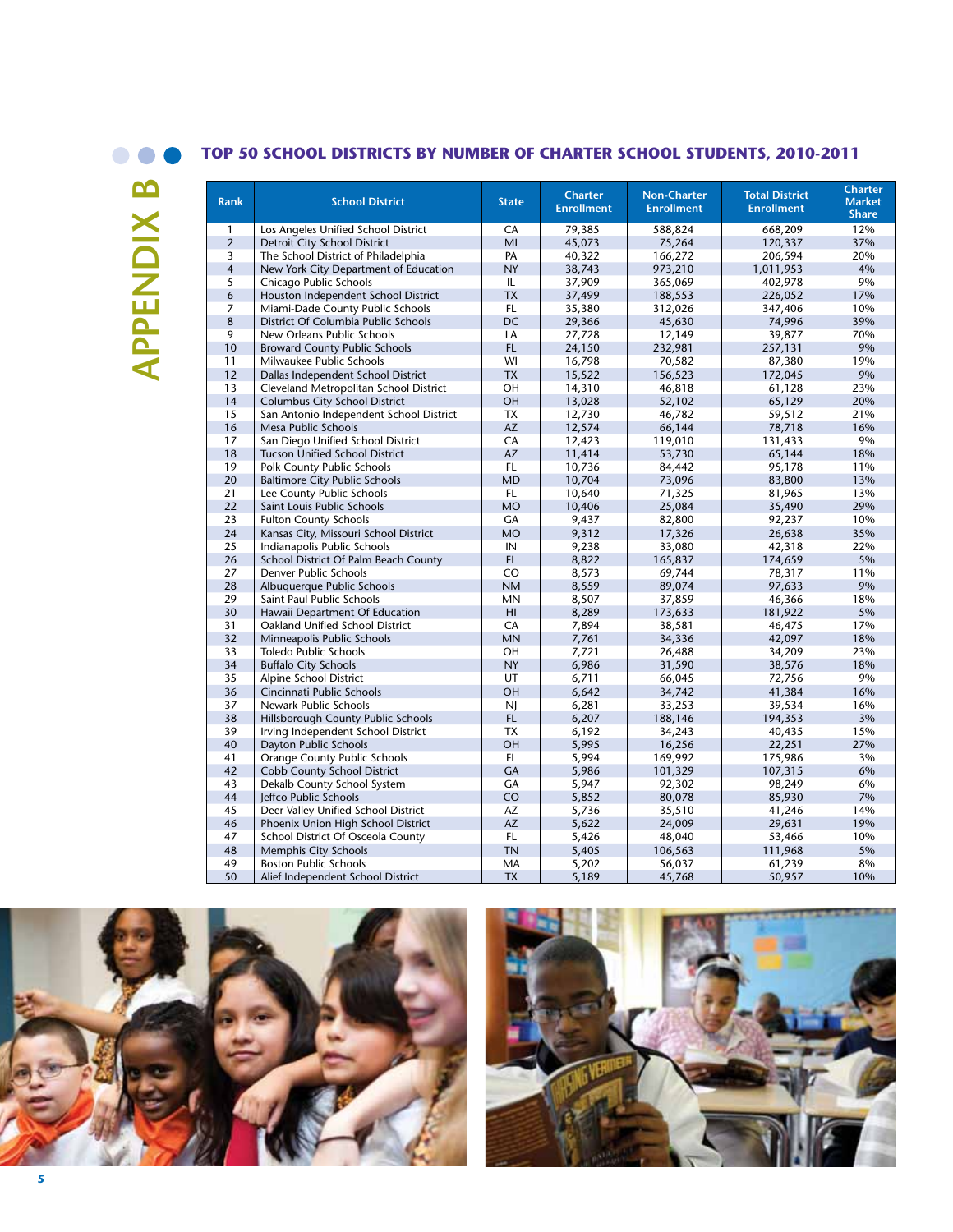# **Methodology**

- **1.** In this analysis, we examined market share in school districts with more than 10,000 public school students (both charter and non-charter) in the 2010-2011 school year. We gathered charter and non-charter public school enrollment data from state department of education databases and personnel.
- **2.** More than 50 percent of charter schools nationwide are their own independent Local Education Agencies (LEAs), rather than part of traditional public school district LEAs. In the past, this fact meant that it was not always clear as to which public school district charter schools were physically located, especially for charter schools located in large metropolitan cities with more than one school district (e.g., Phoenix, Arizona and Houston, Texas). For the fifth and sixth editions of the "Top 10" charter communities by market share report, we used a geo-coding method to increase the accuracy of identifying the geographically relevant school districts for each charter. Specifically, we geo-coded every charter school that is an independent LEA to the geographically relevant traditional public school district LEA by mapping charter school addresses onto school district boundary maps available through the U.S. Census Bureau.
- **3.** For Michigan and Ohio, we used student resident enrollment data that indicate the total

number of students attending charter schools based on the district where students reside. The student residence enrollment data present more accurate information regarding how many students from a school district attend charter schools.

- **4.** The growing numbers of virtual charter schools enrolling children from across an entire state present another issue. Because many states haven't developed student enrollment reporting systems that allow the sorting of individual students by community of residence at each charter school, we excluded virtual school enrollment data from both the charter and total district enrollment data when calculating market share percentages. We recognize that this decision might create some undercounting in school districts where large numbers of students are enrolled in virtual charter schools. We do include enrollment from virtual schools in the District of Columbia and Hawaii where there is only one school district in the states and in Michigan and Ohio where we have resident enrollment data and we know the district where students live.
- **5.** The approximate number of 420,000 students on waiting lists to attend charter schools was estimated from a national survey of charter schools during the 2009-2010 school year with a 30 percent response rate.

' The Michigan Department of Education's Center for Educational Performance and Information (CEPI), the entity that produces residential enrollment data, corrected<br>the fall 2009 residential enrollment in the fall 2010 file report, Detroit and Flint. We reported in the previous report that Detroit had total charter school enrollment of 50,139 and market share of 36%. CEPI corrected the<br>charter school enrollment for Detroit for 2009-2010 to 45 that Flint had total charter school enrollment of 5,270 and market share of 29%, which tied Flint with Dayton for #5 on the list of districts with the highest market shares. CEPI corrected the charter school enrollment for Flint for 2009-2010 to 4,907, which produces a market share of 28%. This revised market share percent places Flint at #6 on the list instead of #5, tied with Gary Community School Corporation, IN.

" Youngstown City Schools did not meet the eligibility requirement of a minimum of 10,000 students enrolled in both charter and non-charter public schools in the<br>2009-2010 school year. As a result, we did not calculate a m

iii Official enrollment data for the state of California were not available when we released the 2009-2010 school year market share report. In the fifth edition, we reported the 2009-2010 enrollment of Los Angeles Unified School District as 68,469. After receiving official enrollment data for California, the 2009-2010 enrollment for Los Angeles was 66,809.

iv The Scott Cowen Institute. (2011). The 2011 state of public education in New Orleans. New Orleans, LA: Author. www.coweninstitute.com/wp-content/ uploads/2011/07/2011-SPENO-report.pdf

v U.S. Department of Education, National Center for Education Statistics. (2010). Characteristics of the 100 largest public elementary and secondary school districts in the United States: 2008-09. Statistical analysis report. Washington, DC: Author. http://nces.ed.gov/pubs2011/2011301.pdf